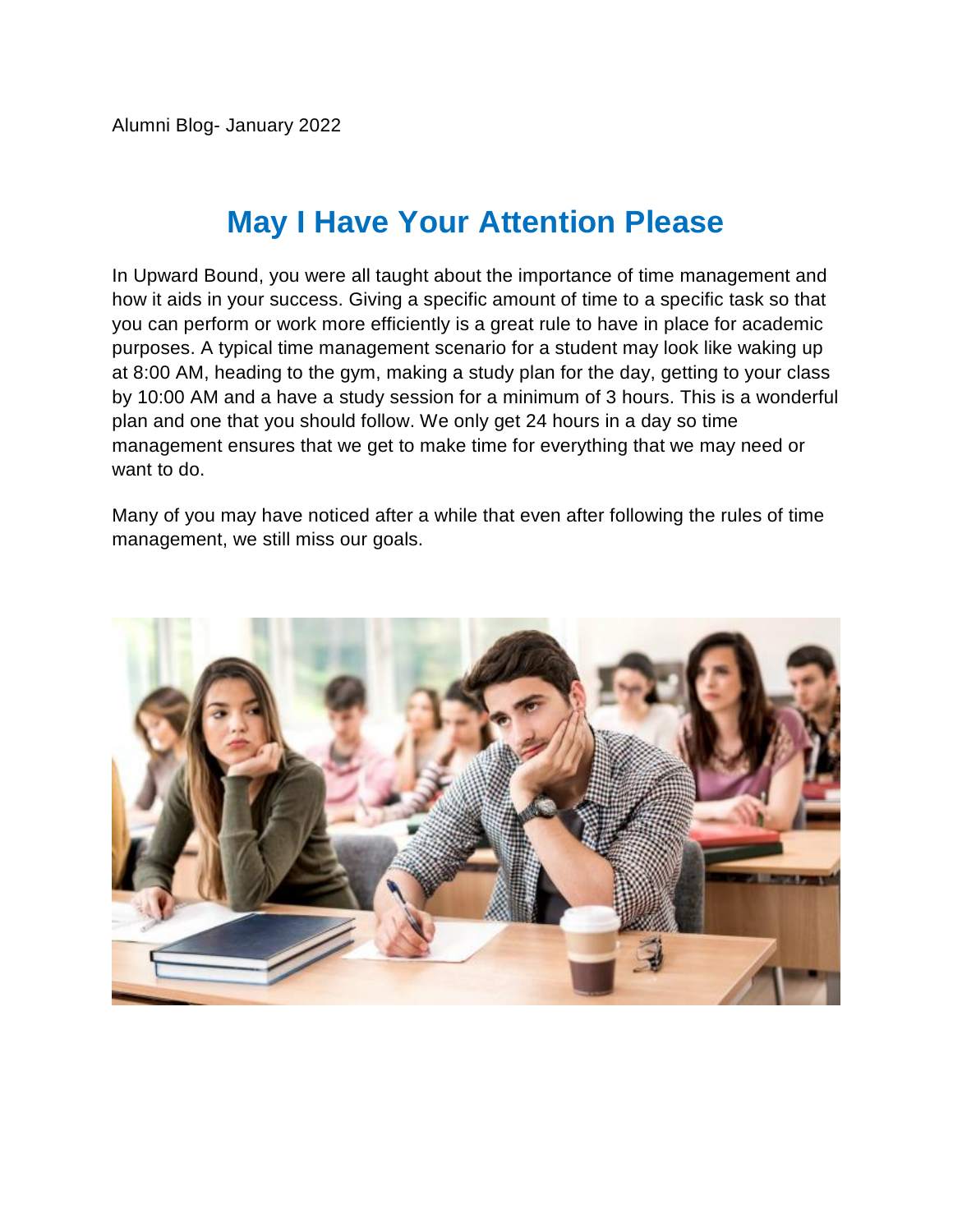For example, you had planned on studying chapters 1-3 within that first hour of the study session and you realize 45 minutes in that you are only now getting done with chapter 1. So now there is only one option, to complete chapters 2 and 3 in the next study hour. This can become overwhelming and frustrating.

One of the reasons this happens is because of poor focus management. You may have focused on less important things during this hour like a text or two, eating some snacks, or maybe finding an awesome study playlist. Rather than following a straight focused path, you were bobbing and weaving from your actual goal. As a result, it is now going to take more time to complete the task.

### **Attention Management**

The simple definition of attention management is the "practice of controlling your attention". It is a skill where you effectively choose to focus on things that matter the most and you don't engage in the distractions. But what exactly does that mean? And how can attention management help you? Let's look at our study session example,

*In a 3-hour study session, you aimed to cover chapters 1-3 in an hour. Now, ask yourself this question. What are the highest priority things I need to achieve this goal?*

*The answer could be try reading and understanding the texts, formulas, examples, and solve the problems. The list of lower prioritized things could be to rewrite the same things given in the textbooks to your note, respond to any texts that come your way, browsing the web, etc.*

So, attention management is the strategy to keep the focus only on the top priority and leave the rest alone. Though it sounds simple, we all know that it is not. Uninterrupted focus on a single task is a skill that requires much practice in order to master.

Today, with the Internet and mobile devices, it often seems impossible to keep our focus on one thing at a time. The online world has transformed our lives even more so in the last two years. We are constantly reacting to buzzes, beeps and pings. We have a multitude of distractions at the tip of our fingers.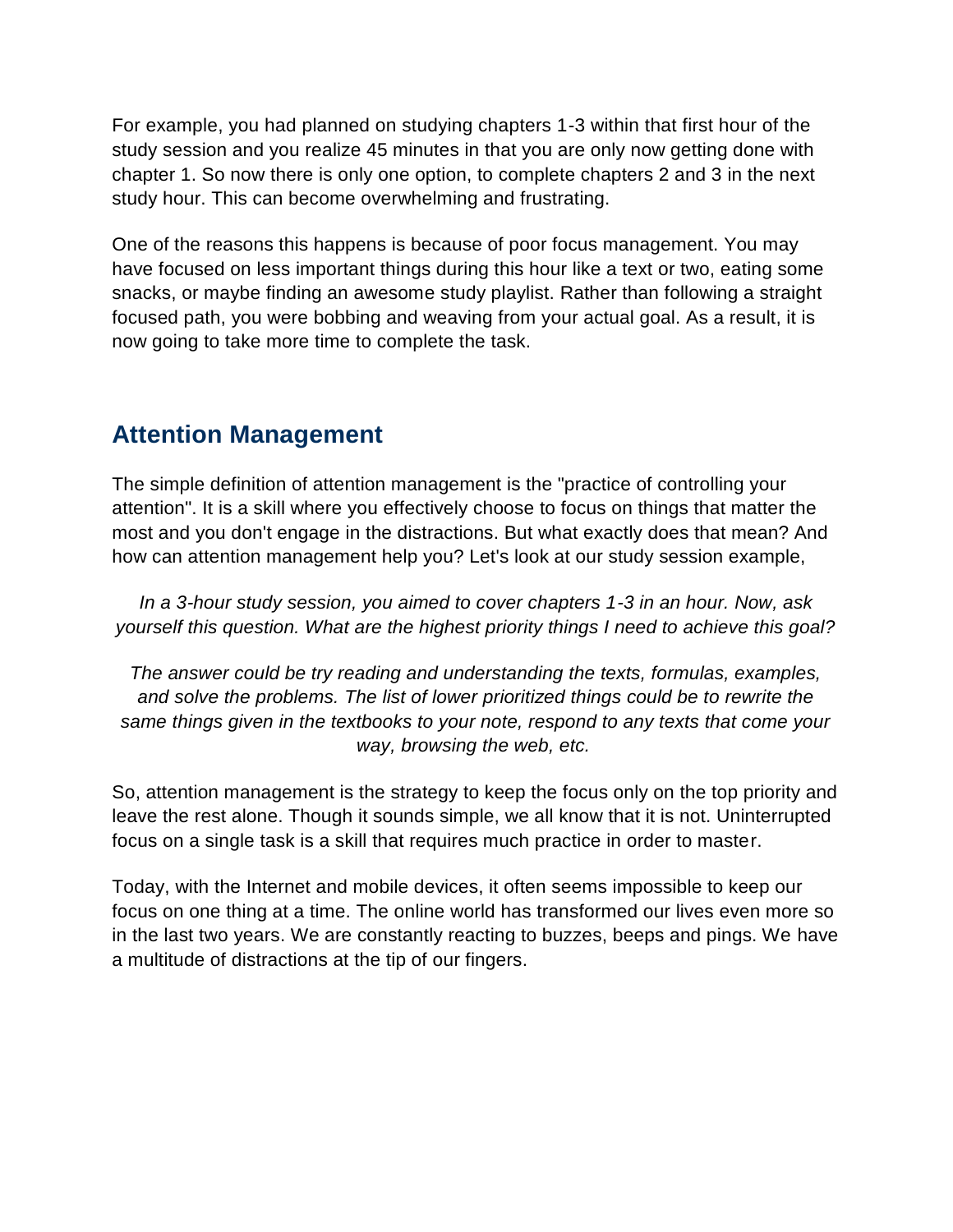### **Attention Management Distractions**

For students, attention management is the path to achieving goals set by time management. So, before you start following steps of attention management, make sure you have a good grasp at time management first.

It wasn't so long ago that time management strategies alone would help us. We could start every morning making a list of important tasks to do that day. We could decide our top priorities and feel confident we could address them all. If we got behind, we could always close a door so we could really focus. But as the nature of the world changed, time management strategies didn't. These days, if we still make a list every morning, it probably becomes obsolete as soon as we check our email. We're bombarded with messages, and they all seem urgent. That makes it harder to spend our time according to our lists.

Scientific studies have proven that there is a limited number of things we can focus on. Because of technology, it's easy to let other things decide where our attention goes and constantly shift focus. Researchers call this *"task switching"* and studies show that we switch our attention every 3 minutes on average.

And get this! About half the time we are actually interrupting ourselves! *In full disclosure, I have been sitting here for the past 45 minutes writing this blog and I have interrupted myself at least 5 times. I am so used to constantly being interrupted by students or staff needing my help that even my focus shifts to other items that I need to do every 15 minutes.* We're so used to being distracted that distraction becomes habit. Even when there is no distraction, we distract ourselves by expecting one.

# **Flexibility for Modern Day**

The practice of attention management is built for today's open floor plan, techcentrism, always-on work. It helps us to adapt to what is going on, allows us to incorporate our priorities on a particular day or moment, and offers the opportunity to engage to achieve the best results in the moment.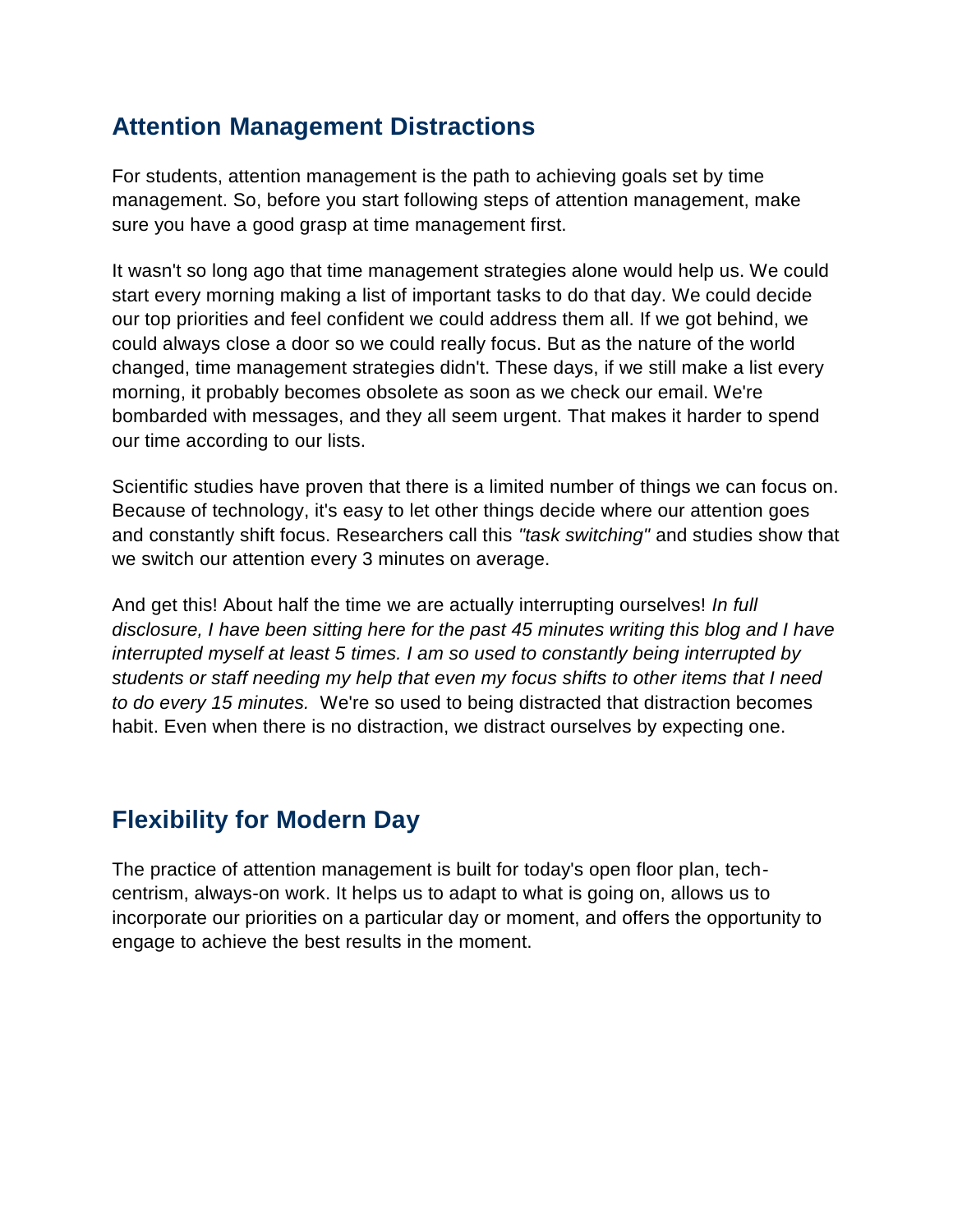

This means that sometimes managing our attention means giving ourselves time for focused work. At other times, it means making sure we are fully present for others. And sometimes it even means giving yourself a break to not pay attention to anything in particular.

# **"Paying" Attention**

Whether in the classroom, reading a textbook, listening to a podcast, or practicing a skill for work, dedicating complete attention is absolutely critical. Remember: "paying" is an action. You are essentially giving your thoughts, energy, and time to what is happening in the moment. Think about when a friend says, "Are you paying attention to me?" Attention means focusing on what is being stated, discussed or shown, using the senses to literally bring information to the brain.

Here are some tips and strategies for increasing your awareness about attention and help your brain do what it is designed to do: learn!

#### *Build Motivation*

Sometimes one of the biggest challenges to attention is motivation. Here are some ways to make motivation work in your favor: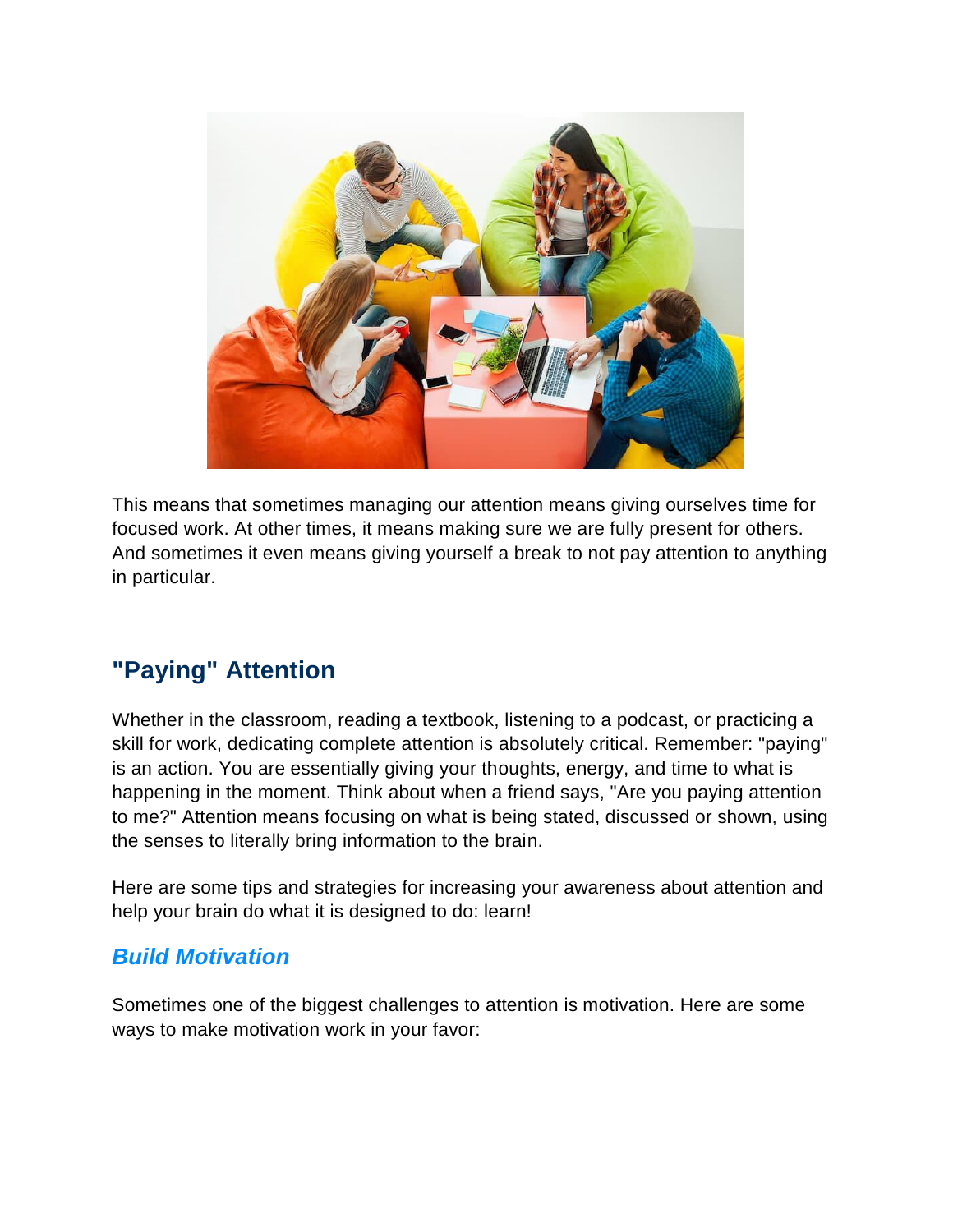*Remind yourself of the "why".* Let's say you arrive in class unmotivated to be there. Ask yourself questions like, "What do I need to get out of today's class in order to be prepared for the exam or paper?" "How will today's topic connect to what we covered in the last class?" "How can I use this class to make progress in my major or towards my career goals?" These questions can quickly help establish the "why". Similar questions can help increase motivation to do the reading or other assignments.

**Set a goal.** Go into each class or study session with something specific you want to learn, clarify, or accomplish. Try to find opportunities for the "lightbulb" moments that come with learning.

*Be aware of your self-talk.* You may "hear" yourself saying, "I don't feel like doing this right now." This becomes an issue of motivation to address. Perhaps you hear, "I'm afraid I'm not going to do well." This is a natural fear that happens to every learner at some point. Tell yourself that you *can* and *will* succeed by committing your attention and effort.

*Reward yourself.* The brain is "wired" to respond to rewards, meaning it's a powerful motivator. Make a favorite activity whether it's spending time with friends, playing video games or going for a run, the reward for writing a draft of an essay, or even going to every one of your classes that day. You could reward yourself an hour of Netflix after you have had a study session.

#### **Be Present**

To "be present" means to physically be where the attention needs to happen as well as being there mentally. In addition to avoiding the pitfall of task switching, here are some tips for being present in order to maximize your attention:

*Eliminate distractions.* Some of this can be accomplished by managing your environment. This includes removing cues associated with other activities, keeping your phone off and out of sight, and sitting close to the front when in class.

*Do a "brain dump" to get any distractions out of your head.* You may be thinking of an errand you have to run or a conversation you need to have with someone. Part of the brain dump can be to assign a time in the week to deal with those tasks, which will free up the brain's need to hold onto it out of fear of forgetting.

*Try not to overschedule.* It's hard to balance your academics, work, relationships, and many other things. Do your best to say "no" every now and then. Overscheduling can lead to scheduling things back-to-back without any transition time, which in turn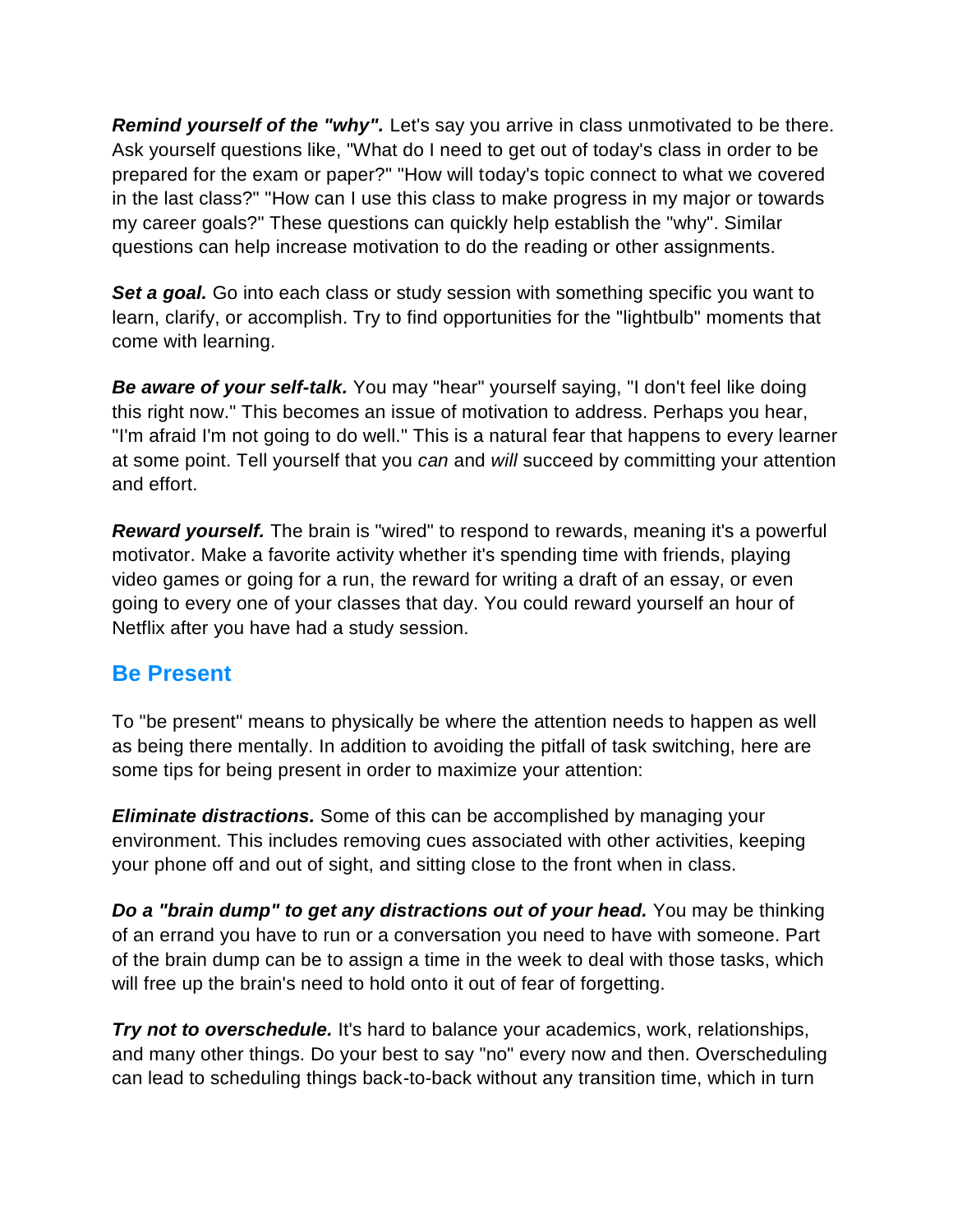causes major stress and burnout. Leave some time, even if it is brief, to think about, resolve, or document before moving on to your next task.

### **Train Your Brain**

Some of what has been expressed above helps with training the brain, such as creating learning environments without distractions and building in a reward system. Remember, though, the brain treats every moment as an opportunity to learn, so what we do outside of formal learning environments can still impact its ability to pay full attention. Here are some ways to train your brain:

*Practice just doing one task at a time.* Whether having a conversation, listening to a class lecture, or watching a movie, our brain is taking in information. If this is paired with taking out your cell phone to play a game, text or browse social media, the brain's attention is split between more than one set of stimuli. The brain does not have the ability to multitask, and the more often you do this, the more you are forcing the brain to pay *less* attention to any one thing. The result can actually decrease the brain's ability to concentrate and pay full attention. By just focusing on one task, you are building more efficient brain chemistry, priming the brain to get the most out of every learning situation.

*Challenging the boredom.* As mentioned earlier, every learner feels unmotivated from time to time. However, your response to when attention starts to drift can either improve or hurt your learning in the moment. If you reach for a device when your attention starts to drift, you are creating a "boredom response". In many cases, it's not that you are bored, rather you haven't tapped into your motivation or made efforts to connect or engage with the material in front of you.